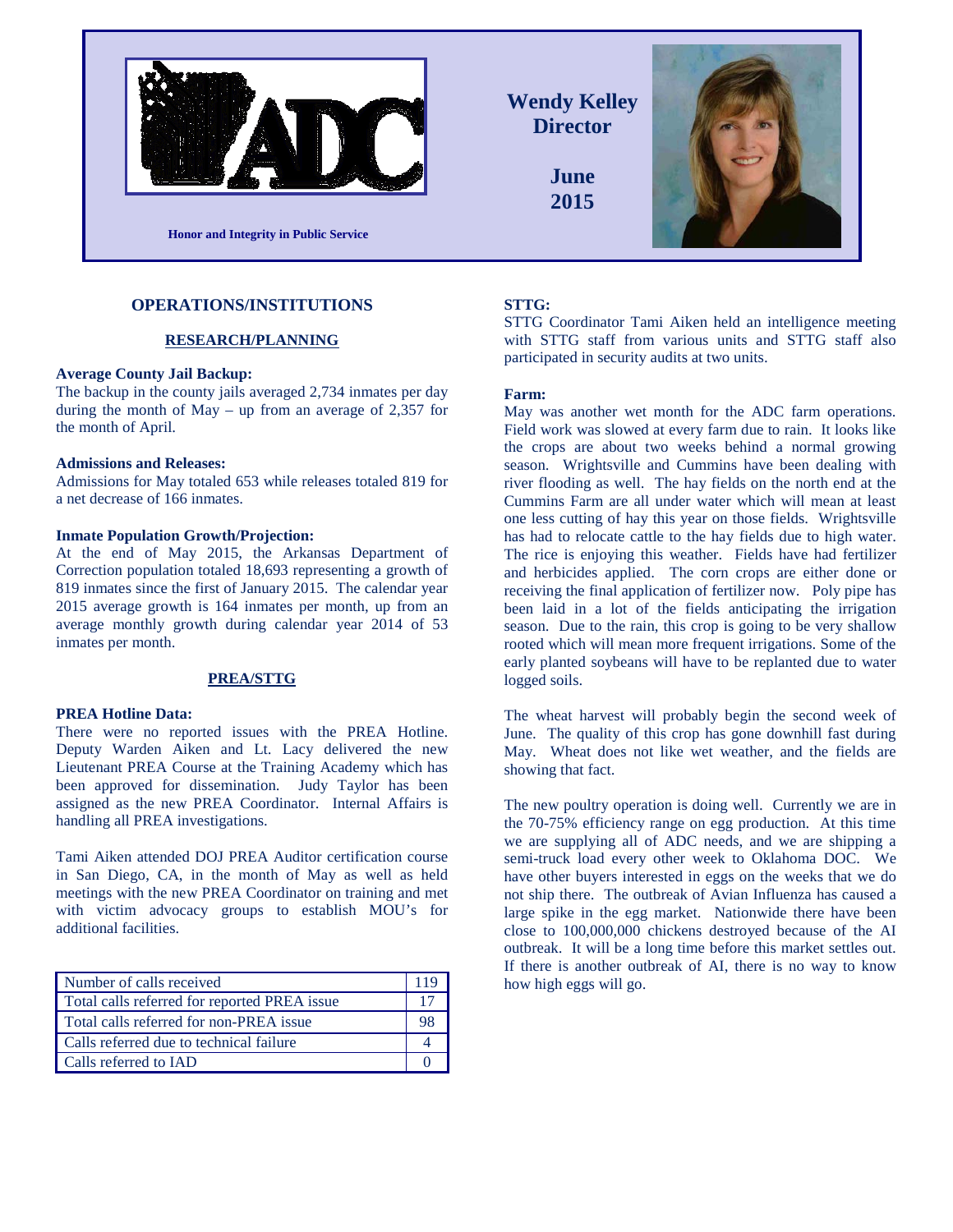## **RE-ENTRY**

## **CHAPLANCY SERVICES**

## **Benton Work Release:**

The Financial Peace Unit was held on May 5,12,19,26 with 132 inmates attending. The Christian activity night movie was held on the 23rd with 53 inmates attending. The House of Refuge ministries of JAX was held on the 16th with 34 inmates attending.

## **Cummins Unit:**

The Agape Christian Fellowship, California, held services May 8-10 with 476 in attendance. The Pastor Baize Ministry, Missouri, held services May 16-17 with 253 in attendance. Chapel generated activities were attended by 3,046. Mod Unit activities held for 112 and Jumah for 112.

### **Tucker Unit:**

The Unit Chapel had a movie call with 106 inmates in attendance. Also the Arkansas Master's Singers visited and sang to 167 inmates on May 14.

#### **Varner Unit:**

On May 8-9 the yearly CMA Revival was held at the Chapel. The CRAs and OCVs visited the barracks on both days and ate with the inmates. The average attendance was 125.

#### **Grimes Unit:**

We had the Storybook Project on May 13 with 36 inmates reading/recording children books to their children.

#### **ORCU:**

ADC graduation was held on May 26; FBI end of semester on May 17; and CABBI end of semester on May 19. The ACA audit was held May 12-15.

### **NCU:**

The Unit Revival with Pastor Wade Moser was held May 7- 10. The average attendance for the services was 88. We had two volunteers in each service. On May 19 we had 12 volunteers from the Storybook Project in the Unit who helped 47 inmates record stories for their children.

## **EARU/EARU MAX:**

We held Christmas behind bars with 22 volunteers.

## **Hawkins for Women:**

The Compound Baptism was held on May 31 with eight inmates being baptized, 81 attendees, and four free-world attendees. This month the inmates in APAL participated in the Truth Project three-day seminar.

## **Pre-Release:**

|                   | <b>Slots</b> | <b>Completed</b> | <b>Discharged</b> | <b>End</b><br><b>Count</b> |
|-------------------|--------------|------------------|-------------------|----------------------------|
| McPherson         | 15           |                  |                   | 12                         |
| PBU <sub>9B</sub> | 50           |                  |                   | 50                         |
| PBU <sub>9C</sub> | 50           |                  |                   | 48                         |
| <b>Total</b>      | 115          | 14               | 13                | 110                        |

There are 428 males and 67 females on the waiting list within 18 months of their release date and of those, eight males and two females are mandated by the Board of Parole. The average time on the waiting list is about three months. The total on the waiting list, including those not currently within the identified time frame, is 611 males and 105 females.

## **Volunteer Services:**

The total number of volunteer hours for the month of April:

| Unit                            | <b>Hours</b> |
|---------------------------------|--------------|
| Cummins                         |              |
| <b>Hawkins</b>                  | 14           |
| <b>RLW</b>                      | 45           |
| <b>North Central</b>            | 2            |
| <b>Ouachita River</b>           | 40           |
| <b>Pine Bluff</b>               | 12           |
| <b>PAWS</b>                     | 27           |
| WSU                             | 152          |
| Wrightsville Satellite -Reentry | 2            |
| Pine Bluff Unit – Pre-Release   | 3hrs         |
|                                 | $20$ min     |
| Religious Volunteer-all Units   | 6459         |
| <b>TOTAL</b>                    | 6801.75      |

**\*Note:** Volunteer hours are reported to the Department of Human Services along with regional maintenance hours.

### **ADMINISTRATIVE SERVICES**

#### **Budget Section Update**:

• An Act 715 case was held on February 19, 2015, in the Pulaski County Courthouse against Tremain Lacy #124430. The funds were ordered to be placed on hold until another hearing was scheduled on May 14, 2015, at which time the judge ordered full reimbursement of \$11,258.32. The full amount was awarded to the state to help pay for the care and custody of Inmate Lacy.

#### **Procurement Section Update**:

- **Contracts/Bids Status:**
	- **Contract Renewals**
		- Thermal Underwear
		- Waste Disposal Cummins/Varner
	- **Contracts/Bids (in process by OSP)**
		- Uniform Services W/R inmates (Benton Work Release)
		- $\triangleright$  Canvas Shoes
		- > Tractor Truck (Cummins Farm)
	- **Contract Bids – In House**
		- $\triangleright$  July 4 Watermelons

### **Human Resource Update**:

• **Workplace Safety –** During the month of May the modified version of the Health and Safety Plan was presented to one Basic Training class with a total of sixty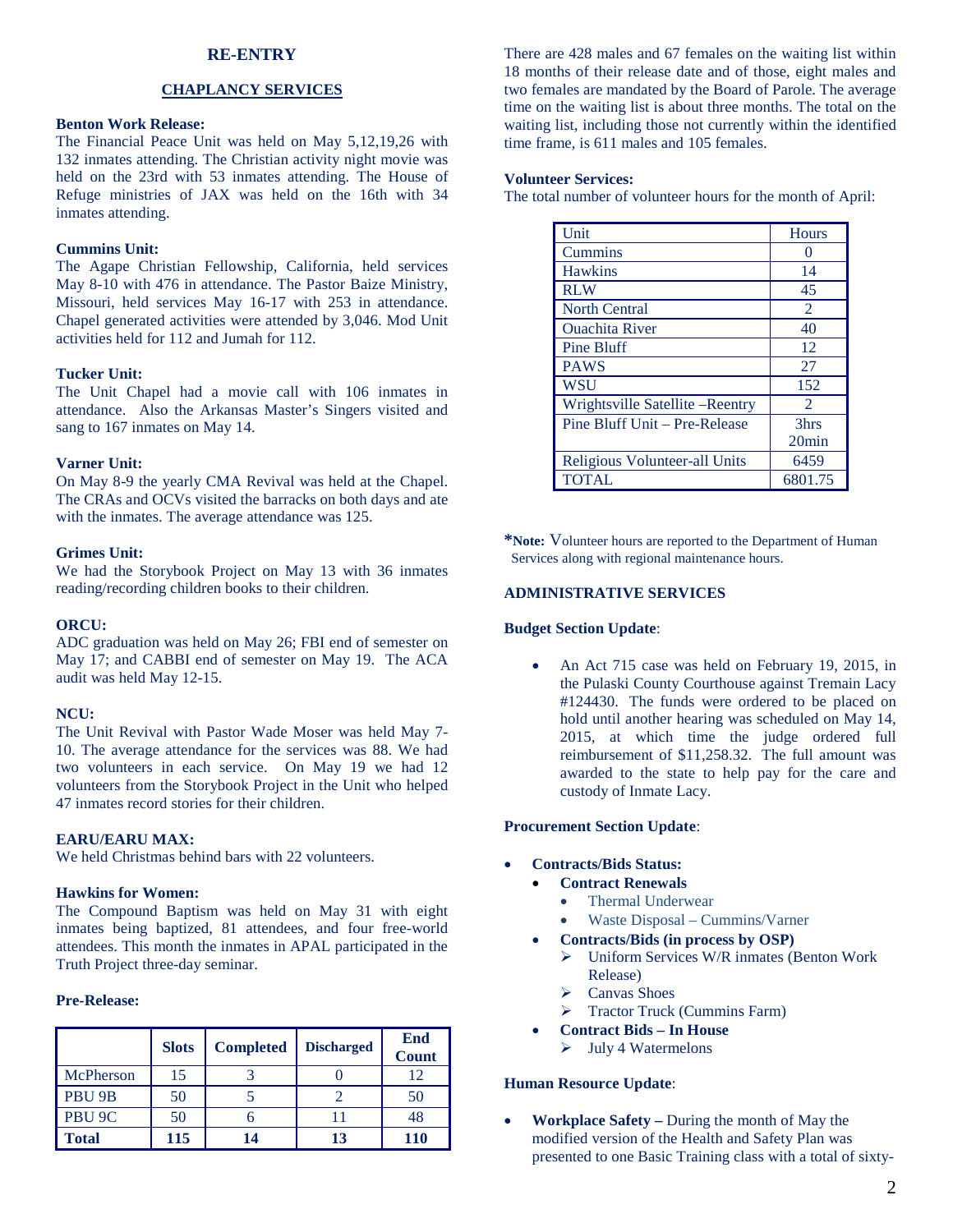one cadets in attendance.

- There were 54 incidents reported to the company nurse in May, which brings our Workman's Compensation incidents reported to 279 in 2015. The Wrightsville Unit was placed on the Workers Compensation Rule 32 Program. The Unit was reviewed during the month and was released from the program.
- **Benefits –** There were 29 MIPS promotions and 171 MIPS payments. Eighty-eight FMLA requests were processed with two denied. A total of five CAT leave requests were processed with none approved. There were five applications received for shared leave with three approved for 880 hours of donated time.
- **Physical Assessments There were a total of 248** applicants and incumbent personnel that were assessed in the month of May. One-hundred-thirty incumbent personnel successfully completed their physical assessments and two incumbent personnel did not. Of those two, both were later released by a physician, rescheduled, and passed their assessments. One-hundredfifteen applicants passed their physical assessments and one did not. That one applicant was later released by a physician and passed the assessment.
- **Employment** Facebook results for the month were: 39 new likes and 1,055 total likes of our page. Through Discover Corrections, there were 957 people from across the U.S. who viewed ADC's page. This site does not allow you to review comments made unless the viewer applies for a position through their site and is hired. During the month of May there were no applications submitted for ADC through the Discover Corrections website. The Human Resources Recruiter coordinated Job Fairs in the following locations: May 20 at the Batesville Workforce Center; May 26 at the Forrest City Workforce Center; and May 28 at the Hot Springs Workforce Center. The recruiter visited with a total of 49 potential applicants during these job fairs.
- The reporting features that INS (Information Network Systems) has developed for the ARStateJobs website (all agencies) have been implemented. We have requested agency specific features, but have not received notification that those changes have been made. Because of duplicating information, we are now only tracking COI applications through the ARStateJobs website. This site does not have the capabilities to give us a breakdown.

## **The report through AR State Jobs provides the following information:**

- Advertised positions
- Positions hired
- Applications received
- How many met minimum qualifications
- How many did not meet qualifications and a reason they did not meet - (1-experience; 2-license or certifications; 3 other)
- How many need further review
- How many were not processed
- Gender
- Race
- Veteran status
- There were a total of 1,843applications received during May through ARStateJobs website. A total of 38 noncorrectional applications were processed in May. Sixtyseven COI applications were processed with the following results: 51 correctional officers were hired and 15 correctional officers were re-hired.

## **Administrative Services Division Monthly Reports (attached) include**:

 **Gifts, Grants, and Donations/Inmate Welfare Fund Balance (required by policy) –** During the month of May 2015, are reported as follows:

**Inmate Welfare Fund** balance on May 31, 2015 was \$3,562,106.98.

PAWS in Prison Fund balances total on May 31, were \$98,689.36 in ADC. Account (7004822/donations) \$17,470.60 and ADC account (NDC0500/recycling) \$81,218.76. This does not include the foundation account managed by PIP Foundation Board.

- **Procurement/Contracts Report (required by policy)** For May 2015, purchase orders and contracts in excess of \$10,000 amounted to \$3,082,440.83. Of this amount, \$1,519,531.10 was for inmate care and custody related items (food, shoes, clothing, etc.). Bulk fuel costs for the month of May were \$70,454.51 - average cost of bulk diesel was \$2.17/gallon; average cost of E-10 was \$2.22/gallon.
- **Vacancies, Hires, and Terminations** On May 31 there were a total of 425 vacancies, 69 new hires, and 69 terminations at the various ADC locations.

## **Information Technology:**

In May, the server team met with Four Rivers Software to discuss our current TMS Enterprise server software and the update options for it. They recommended their newest product, so we will evaluate options for both the new and old software on Windows Server 2012. Upgrading is required due to end of life for Windows Server 2003 of which the software currently resides. We also received the quotes for the newest version of Systran Translation software. This cost was \$6,400 plus yearly service and support fees of \$1,800. Reviews are being completed to determine if free online translation services will be sufficient for the agency requirements.

Due to staffing turnover, the server team has spent a good amount of time answering help desk calls. Those have included print server, QuickBooks and video conferencing issues. The new QuickBooks server is assembled, but not installed, new equipment for offsite backups has arrived, but is not configured or installed, COFS1 and COFS2 file servers have been evaluated and their replacement configuration has begun, but not implemented at this time.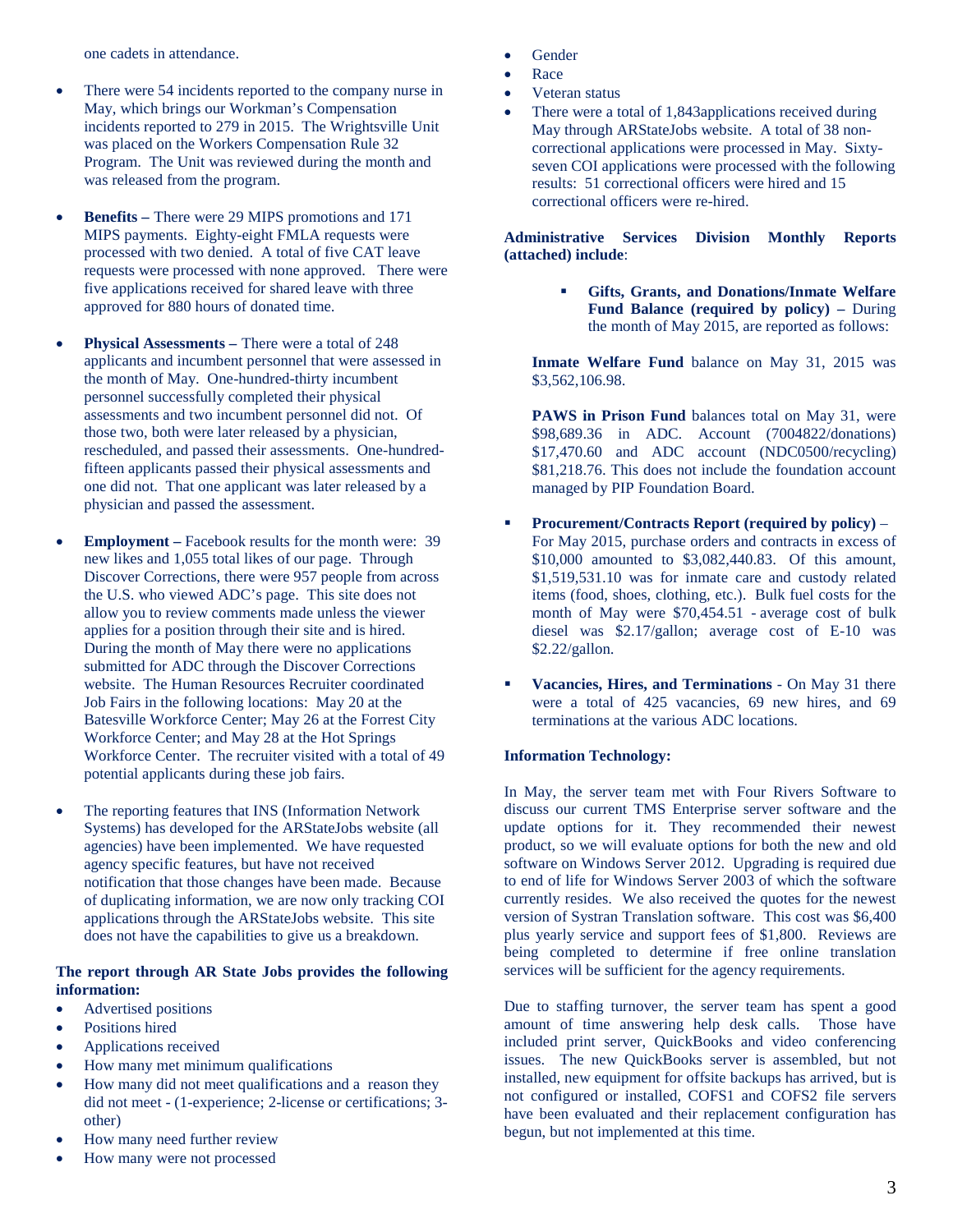The Network team spent a good portion of the month completing surveys with SECURUS Technologies, and our newest team member has been training with desktop support in order to help fill in as needed. Multiple time clocks have been replaced this month and, with the storms, several wireless antennae have needed to be realigned. Two trips were made to McPherson PIE in order to attempt a temporary repair to their connection and then to repair our own.

We have configured and installed 12 new laptops for SOCNA to video the interviews with offenders. Interviews will be burned to DVD for retention.

Fifteen new signature pads were installed at Cummins for digital signature requirements in eOMIS.

Dual monitors and Adobe Acrobat Pro were installed on each Unit Accreditation Manager's computer for the electronic ACA project.

Several development meetings have been held between agency personnel and Marquis to address the recent legislation requirements. Estimated quotes have been provided and approved for development to meet the deadlines.

Communication and meetings continue with SECURUS Technologies to address requirements for the Secure Call Platform and Secure Video Visitation eOMIS interface.

IT staff recently attended the 2015 Corrections Technology Association meeting in Daytona, Florida.

### **Library:**

|                  | <b>NFict</b><br>Paper | <b>NFict</b><br>Hard | Fiction<br>Paper | Fiction<br>Hard |              |
|------------------|-----------------------|----------------------|------------------|-----------------|--------------|
| <b>UNITS</b>     | backs                 | back                 | back             | back            | <b>TOTAL</b> |
| <b>CUMMINS</b>   | 244                   | 238                  | 1,586            | 598             | 2,666        |
| <b>DELTA</b>     | 52                    | 38                   | 1,181            | 436             | 1,707        |
| <b>ORC SNU</b>   | 111                   | 187                  | 942              | 350             | 1,590        |
| <b>EARU</b>      | 287                   | 216                  | 1,629            | 778             | 2,910        |
| <b>GRIMES</b>    | 848                   | 124                  | 947              | 677             | 2,596        |
| <b>HAWKINS</b>   | 108                   | 48                   | 685              | 242             | 1,083        |
| <b>McPHERSON</b> | 345                   | 204                  | 2,232            | 783             | 3,564        |
| <b>MAXIMUM</b>   | 103                   | 83                   | 643              | 164             | 993          |
| <b>NCU</b>       | 301                   | 466                  | 1,717            | 818             | 3,302        |
| <b>OUACHITA</b>  | 371                   | 213                  | 1,936            | 907             | 3,427        |
| PBU              | 45                    | 115                  | 417              | 167             | 74           |
| <b>RLW</b>       | 17                    | 214                  | 723              | 460             | 1,414        |
| <b>TUCKER</b>    | 67                    | 121                  | 781              | 306             | 1,275        |
| <b>VARNER</b>    | 282                   | 126                  | 1,979            | 263             | 2,650        |
| WRIGHTSVL        | 21                    | 122                  | 551              | 283             | 977          |

## **Training Academy Update**

### **Basic Training Division:**

Lt. Latisha Davis' Basic Training class 2015-E graduated on May 8 with 43 cadets. The Willis H. Sargent Award winner was Oren Ginn of the Ouachita River Unit. Jason Nichols,

Superintendent of the Northwest Arkansas Work Release Center, served as the special speaker. Lt. Joi Harris' Basic Training class 2015-F graduated the Academy on May 29 with 48 cadets. The Willis H. Sargent Award winner was Marcus Hicks of the Tucker Unit. Jimmy Banks, Warden Newport Complex, was the special speaker.

## **In-Service Division**

The Academy hosts a Firearms Instructor Certification class twice a year. Upon graduation, these Range Masters and Range Safety Officers will then be able to qualify staff using the weapons they will use at their units. May 4-8 was the spring course. During this same week, two days were used to qualify firearms instructors for their biannual certification. The students were able to run the range and gain experience running the range with staff.

Correctional Security for non-security for contract staff was held May 12-13. Staff from Correct Care Solutions received training concerning Con Games, ADC policies and procedures and other topics to prepare them for work inside of the prison setting.

The focal for May was the Management Level 1 class held the 26-29. This four-day session is for new supervisors and includes training as mandated through the office of the Governor. Guest instructors from the OPM Training Division presented Arkansas Government Basics and HRkansas. Other topics taught by ADC staff include: Performance Evaluation, Grievance Prevention and Handling, Fair Labor Standards Act and more. Over 30 students completed this course. Some of them will be later attending Management Level 2 training.

### **eCADEMY**

During the month of May 2015, ADC employees completed a total of 5,350 hours of eCADEMY training. Employees completing at least one course during that time frame were 8.7% of all ADC employees with an average of 1.18 hours per staff member.

### **HEALTH/CORRECTIONAL PROGRAMS**

#### **Sex Offender Treatment Programs:**

|                          | <b>Slots</b> | Completed | Removed Clients |     |
|--------------------------|--------------|-----------|-----------------|-----|
| <b>R</b> sv <sub>p</sub> | 238          |           |                 | 238 |
| Soft                     | 30           |           |                 | 14  |
| Total                    | 268          |           |                 | 252 |

There are 647 males on the waiting list for RSVP and 16 females on the waiting list for SOFT within five years of their release date and of those 55 are mandated by the Board of Parole. The average time on the waiting list from request is three to six months for stipulated. The total on the waiting list, including those not currently within the identified time frame, is 1,464 males and 23 females. There are no **PREA** inmates in the program at this time.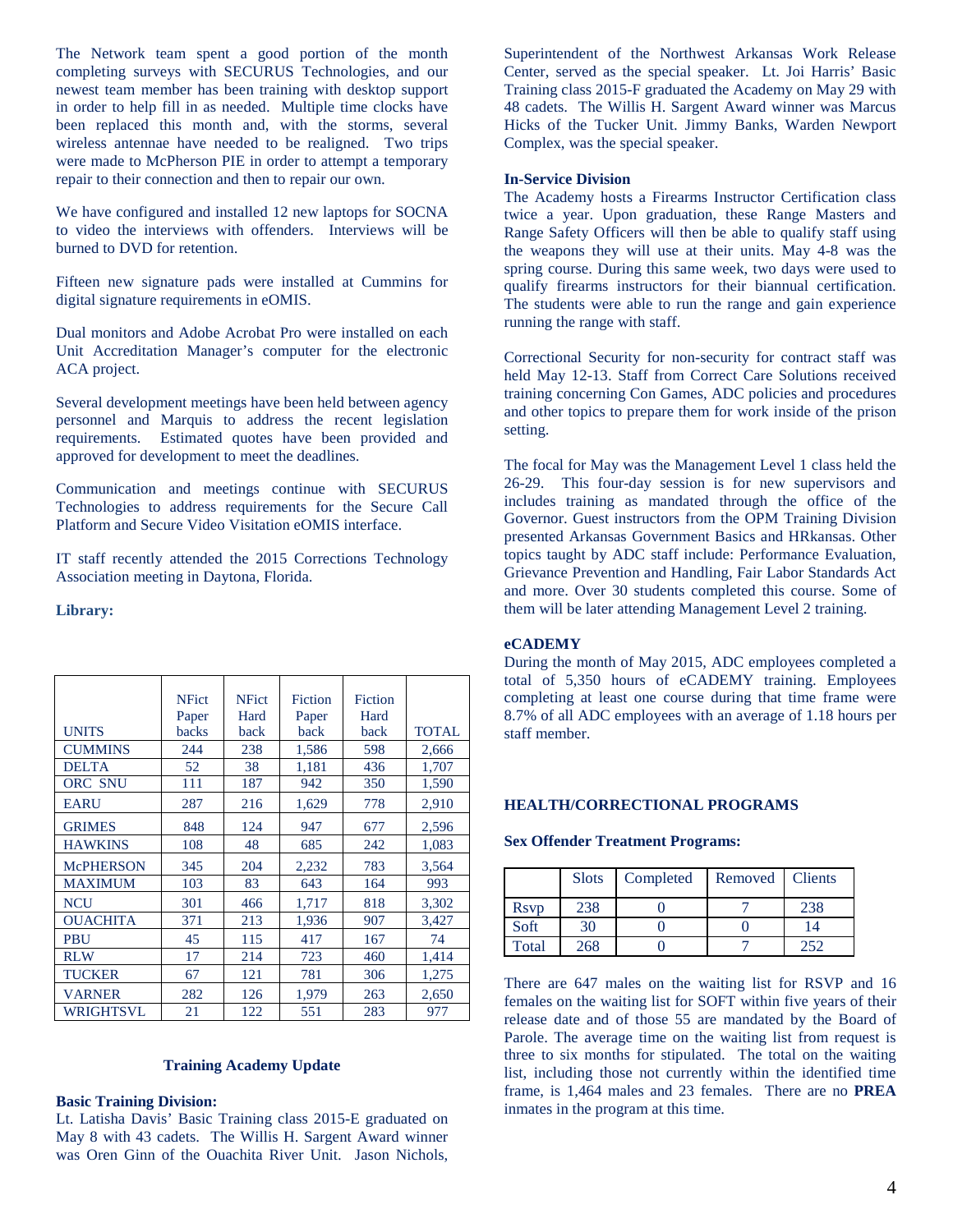### **Therapeutic Community:**

|        | <b>Slots</b> | Completed | Removed | <b>Clients</b> |
|--------|--------------|-----------|---------|----------------|
| Tucker | 129          |           |         | 126            |
| Wrts   | 45*          |           |         | 48             |
| McP    | $50*$        |           |         | 46             |
| Total  | 234          | 25        |         | 220            |

There are 126 males and 27 females on the waiting list within 18 months of their release date and of those, 32 are mandated by the Board of Parole. The average time on the waiting list from request is 29 days. The total on the waiting list, including those not currently within the identified time frame, is 596 males and 78 females.

\*Denotes transitional beds available at this treatment program. Tucker TC has 129 client slots and 7 peer counselor slots.

# **S.A.T.P.:**

|               | <b>Slots</b> | Completed | Removed | <b>Clients</b> |
|---------------|--------------|-----------|---------|----------------|
| Grimes        | $100*$       | 13        | 2       | 103            |
| McPh          | $50*$        | 2         | 8       | 52             |
| <b>MSU</b>    | 3            | 0         |         | 3              |
| <b>RLW/CF</b> | 188*         | 34        | 9       | 182            |
| Tucker        | 43*          | 9         | 5       | 43             |
| Varner        | 44           | 10        |         | 43             |
| Wrts          | 135*         | 20        | 6       | 144            |
| Total         | 563          | 88        | 30      | 570            |

There are 1,801 males and 432 females on the waiting list within 18 months of their release date and, of those, 45 are mandated by the Board of Parole. The average time on the waiting list from request is 16 days. The total on the waiting list, including those not currently within the identified time frame, is 2,707 males and 562 females.

\*Denotes transitional beds available at this treatment program.

### **R.P.U.:**

The Residential Program Unit at Ouachita had no admissions and one discharge in May for an end of the month count of 67.

### **McPherson SPU Program:**

No admissions and no discharges in May for an end-of-month count of seven.

#### **Hawkins Center SPU Program:**

No admissions and no discharges in May for an end-of-month count of 10.

## **Habilitation Program:**

The Habilitation Program at the Ouachita River Correctional Unit provided treatment services to 40 inmates during May. There were two admissions and one discharge for an end-of-month count of 39.

## **Staffing:**

The following Mental Health Services and SATP positions were vacant in April and May:

|                                     | April | May |
|-------------------------------------|-------|-----|
| Psychologists                       |       |     |
| <b>Psychological Examiners</b>      |       |     |
| <b>Social Workers</b>               |       |     |
| <b>LPC</b>                          |       |     |
| <b>Advisors</b>                     |       |     |
| <b>Substance Abuse Prog Leaders</b> |       |     |
| Admin. Specialist/Analyst           | 2     |     |
| Rehab Adm/Facility Supv             |       |     |
| Nurse II                            |       |     |

## **ADDITIONAL PROGRAM INFORMATION**

## **Substance Abuse Education:**

Substance Abuse Education Groups were held at 11 units and 28 inmates completed the program during May. The current waiting list is 589.

#### **Anger Management:**

Anger Management Groups were held at ten units and 505 inmates completed the program during May. The current waiting list is 3,555.

#### **Thinking Errors:**

Thinking Errors Groups were held at 12 units and 206 inmates completed the program during May. The current waiting list is 3,822.

### **Suicide:**

There were 69 suicidal threats, gestures or low/moderate risk attempts during May. There were no serious attempts and no attempts resulting in death.

## **Outpatient:**

There were 1,862 inmates on the mental health med log at the end of May. Mental Health conducted the following contacts during May:

| Case management contacts         | 1,990 |
|----------------------------------|-------|
| Request for interviews           | 1,841 |
| Testing                          |       |
| <b>Intakes</b>                   | 574   |
| Unit requests                    | 1,117 |
| Counseling (with treatment plan) | 117   |
| Pre-Lockup reviews               | 437   |
| Routine seg reviews              | 998   |
| Seg rounds                       | 6,892 |
| <b>PREA</b> evaluations          |       |
| Routine follow-up                | 188   |
| 834 requests                     | 29    |
|                                  |       |

### **CCS Monetary Sanctions:**

Sanction reimbursements for May were \$33,400.

## **County Mental Health Requests:**

During May, there were 50 requests of a mental health nature received and 19 inmates were fast tracked to ADC.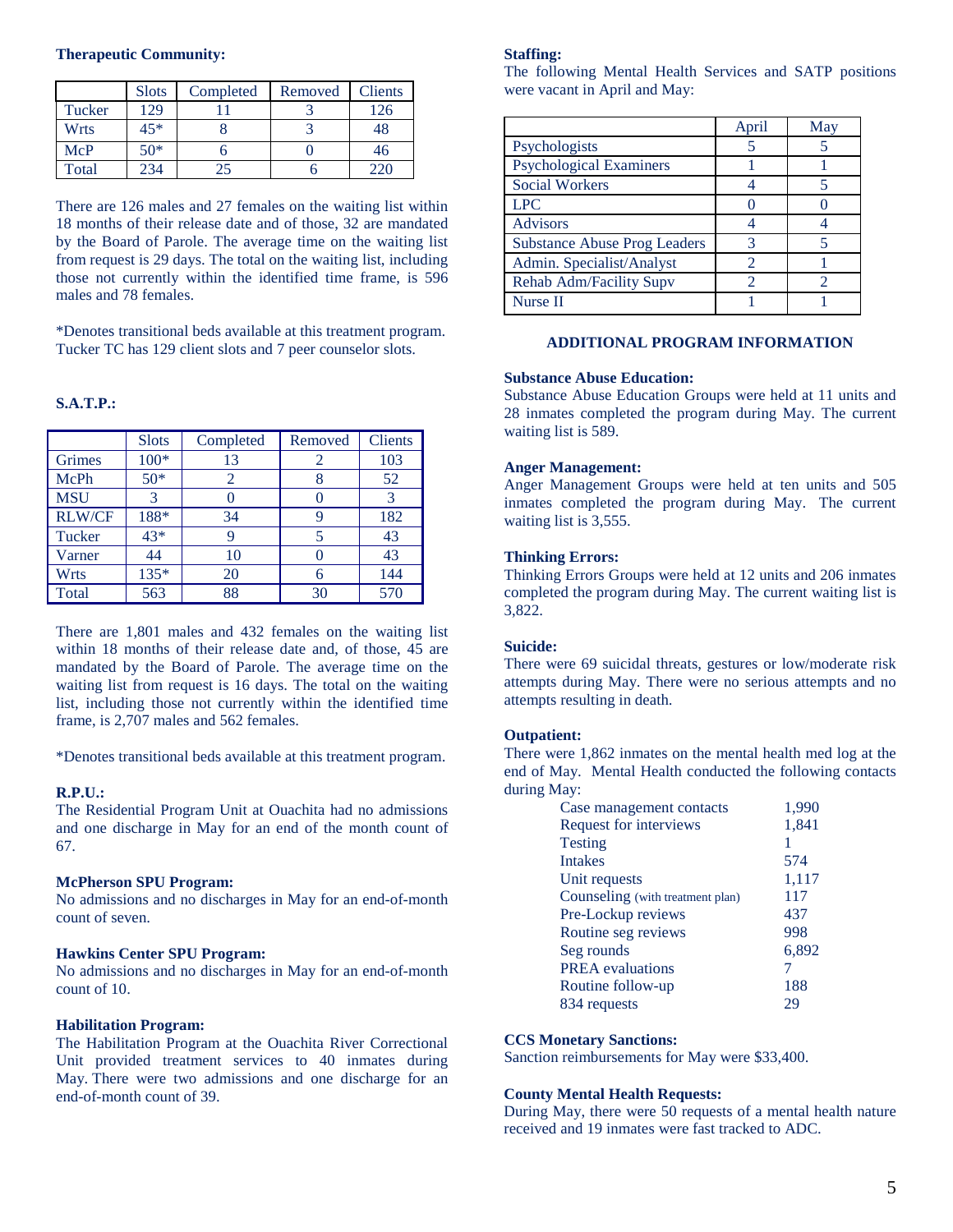## **County Medical Health Requests:**

During May, there were 516 requests of a medical nature received and 11 were fast tracked.

## **Deaths:**

There were no inmate deaths during the month of May.

## **CCS:**

See attachment for CCS's report regarding outside beds and  $ORCU$  10 emergency room visits.

### **Medical Grievances:**

In May, there were a total of 257 appeals of medical grievances received and 210 appeals were answered. Twentyeight of those were found to be with merit and six with merit, but resolved.

## **Medical Grievances (Bowie County):**

There were a total of three appeals of medical grievances received for the month of May.

### **SEX OFFENDER ASSESSMENT**

## **Assessments Completed:**

| <b>Risk Level</b> | <b>May</b> | Sept. 1999 thru May 31, 2015 |
|-------------------|------------|------------------------------|
| Level 1           |            | 1,133                        |
| Level 2           | 37         | 5,697                        |
| Level 3           | 15         | 5,723                        |
| Level 4           |            | 520                          |
| Default 3         |            | $**$                         |
| <b>Total</b>      | 57         | 13,073                       |

\*Default Level 3's are included in the total number of Level 3's to date

# **ACIC Numbers:**

.

The total number of sex offenders registered from Sept. 1, 1999 to May 31, 2015:

| In Compliance                               | 7,118  |
|---------------------------------------------|--------|
| Delinquent (Did not return address on time) | 890    |
| Confined                                    | 2,558  |
| Out of State                                | 2,742  |
| Address Unknown (absconded)                 | 197    |
| Deceased                                    | 885    |
| Deported                                    | 157    |
| Incapacitated                               | 54     |
| Out of USA                                  | 3      |
| <b>Total</b>                                | 14,604 |

## **PAWS IN PRISON**

We currently have 39 enrolled in training.

| <b>Max</b>     |    |
|----------------|----|
| Tucker         |    |
| <b>Hawkins</b> |    |
| <b>RLW</b>     |    |
| <b>ORCU</b>    | 10 |
| <b>NCU</b>     |    |

| Graduates for month of May 2015:     | 14  |  |
|--------------------------------------|-----|--|
| Graduates year to date: (2015)       | 76  |  |
| Graduates since inception (Dec 2011) | 541 |  |
| Dogs Currently in foster:            |     |  |
| (graduated but not adopted)          |     |  |

## **CONSTRUCTION/ MAINTENANCE**

### **Construction Expenditure Report:**

The commitment/expenditure status of various construction projects as of June 1, is provided on the attached Construction Expenditure spreadsheet.

### **Project Updates (as of June 10)**

### **Barbara Ester Unit (Diagnostic):**

We are renovating barracks and re-roofing the Unit; purchasing material; continue to paint inside and out; contractor working on HVAC renovation; installing new metal ceiling; working on plumbing and electrical.

### **Cummins:**

We are working on last chicken layer house; electrical and plumbing 90% finished. We are installing equipment in last house and working on litter storage, compost and gravel for the road. We are installing additional lighting.

### **East Arkansas Regional Unit:**

We are still working on new horse barn. We are receiving new material for firing range.

## **HDRS Building (13th St):**

Project is complete.

## **HR:**

We are working on roof repairs to Annex East building, and we are replacing carpet with floor tile in various areas.

#### **Ouachita River Correctional Unit:**

Work continues on building new maintenance building; and we are working on completion of new Vo-Tech building. We continue to run gravel pit operation.

#### **Shorter College, Little Rock:**

A crew started tearing it down for salvage.

#### **Tucker Maximum Security Unit:**

We are working on stainless steel for kitchen walls and putting metal ceiling on fir down in front of cells in 6 barracks.